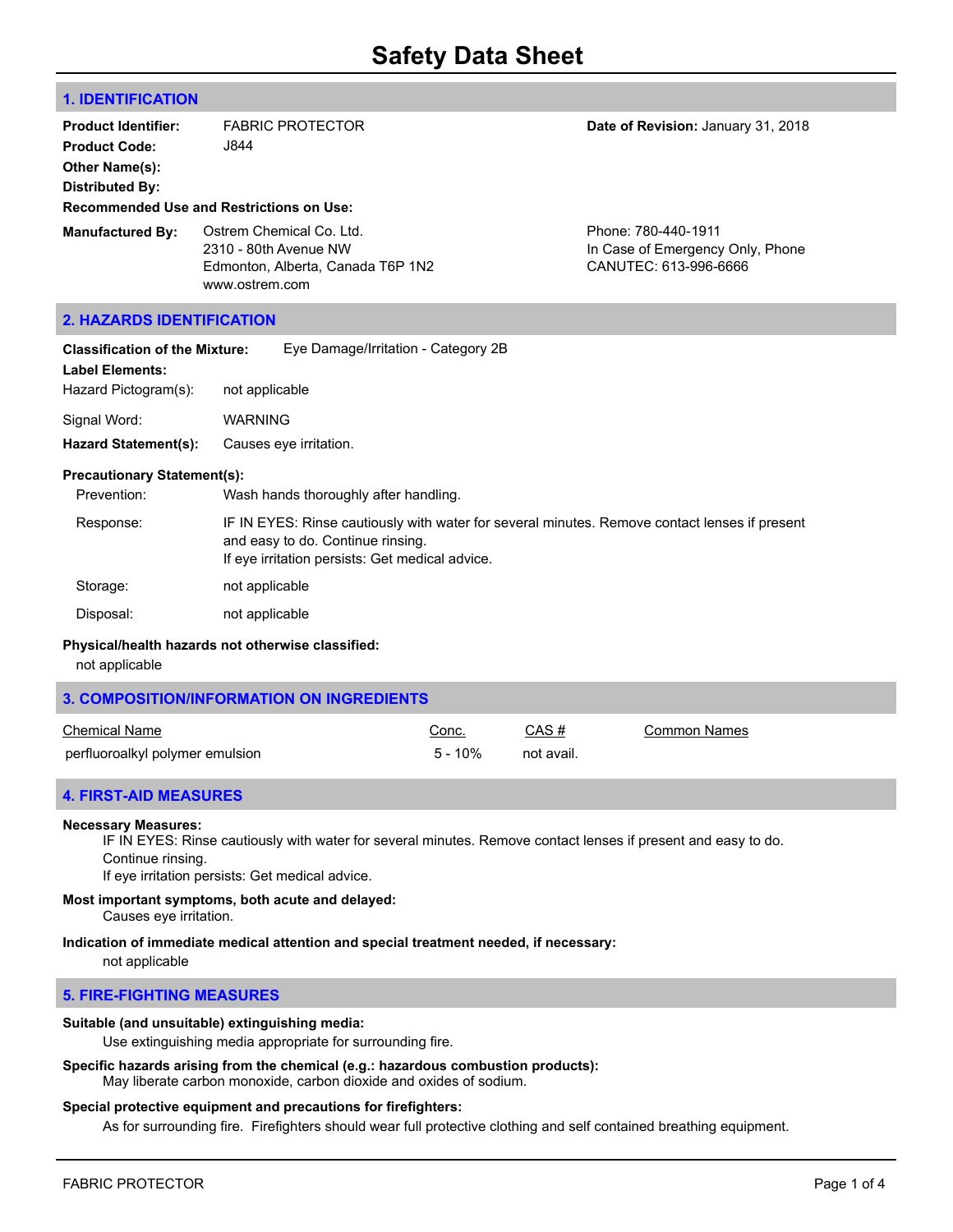# **6. ACCIDENTAL RELEASE MEASURES**

#### **Personal precautions, protective equipment and emergency procedures:**

Wear appropriate protective equipment. See section 8.

#### **Environmental precautions:**

Prevent from entering sewers, waterways or low areas.

#### **Methods and materials for containment and cleaning up:**

Isolate hazard area and restrict access. Small spills: soak up with inert absorbent material and scoop into containers. Large spills: prevent contamination of waterways. Dike and pump into suitable containers. Clean up residual with absorbent material, place in appropriate container and flush with water.

# **7. HANDLING AND STORAGE**

#### **Precautions for safe handling:**

Wash hands thoroughly after handling. Do not ingest. Avoid contact with eyes, skin and clothing.

#### **Conditions for safe storage, including any incompatibilities:**

Keep out of reach of children. Store in a cool, dry area.

#### **8. EXPOSURE CONTROLS/PERSONAL PROTECTION**

# **Control parameters - Exposure limits:**

Ingredient: Limit:

perfluoroalkyl polymer emulsion ACGIH TWA: 100 ppm (skin); STEL: 150 ppm

#### **Appropriate engineering controls:**

Provide exhaust ventilation to keep airborne levels below recommended exposure limits.

#### **Respiratory protection:**

If exposure exceeds occupational exposure limits, use an appropriate NIOSH approved respirator.

#### **Other protection:**

not applicable

#### **9. PHYSICAL AND CHEMICAL PROPERTIES**

| Appearance (physical state, colour etc.):     | white, opaque liquid |
|-----------------------------------------------|----------------------|
| Odour:                                        | a mild acrylic odour |
| Odour threshold:                              | not available        |
| pH:                                           | slightly acidic      |
| <b>Melting/Freezing point:</b>                | not available        |
| Initial boiling point and range:              | not available        |
| Flash point:                                  | not applicable       |
| <b>Evaporation rate:</b>                      | not available        |
| Flammability (solid, gas):                    | not available        |
| Upper/lower flammability or explosive limits: | not available        |
| Vapour pressure:                              | not available        |
| Vapour density:                               | not available        |
| Relative density (specific gravity):          | 1.004                |
| Solubility(ies):                              | complete             |
| Partition co-efficient: n-octanol/water:      | not available        |
| Auto-ignition temperature:                    | not available        |
| Decomposition temperature:                    | not available        |
| <b>Viscosity:</b>                             | not available        |
|                                               |                      |

# **10. STABILITY AND REACTIVITY**

# **Reactivity:**

This material is considered to be non-reactive under normal use conditions.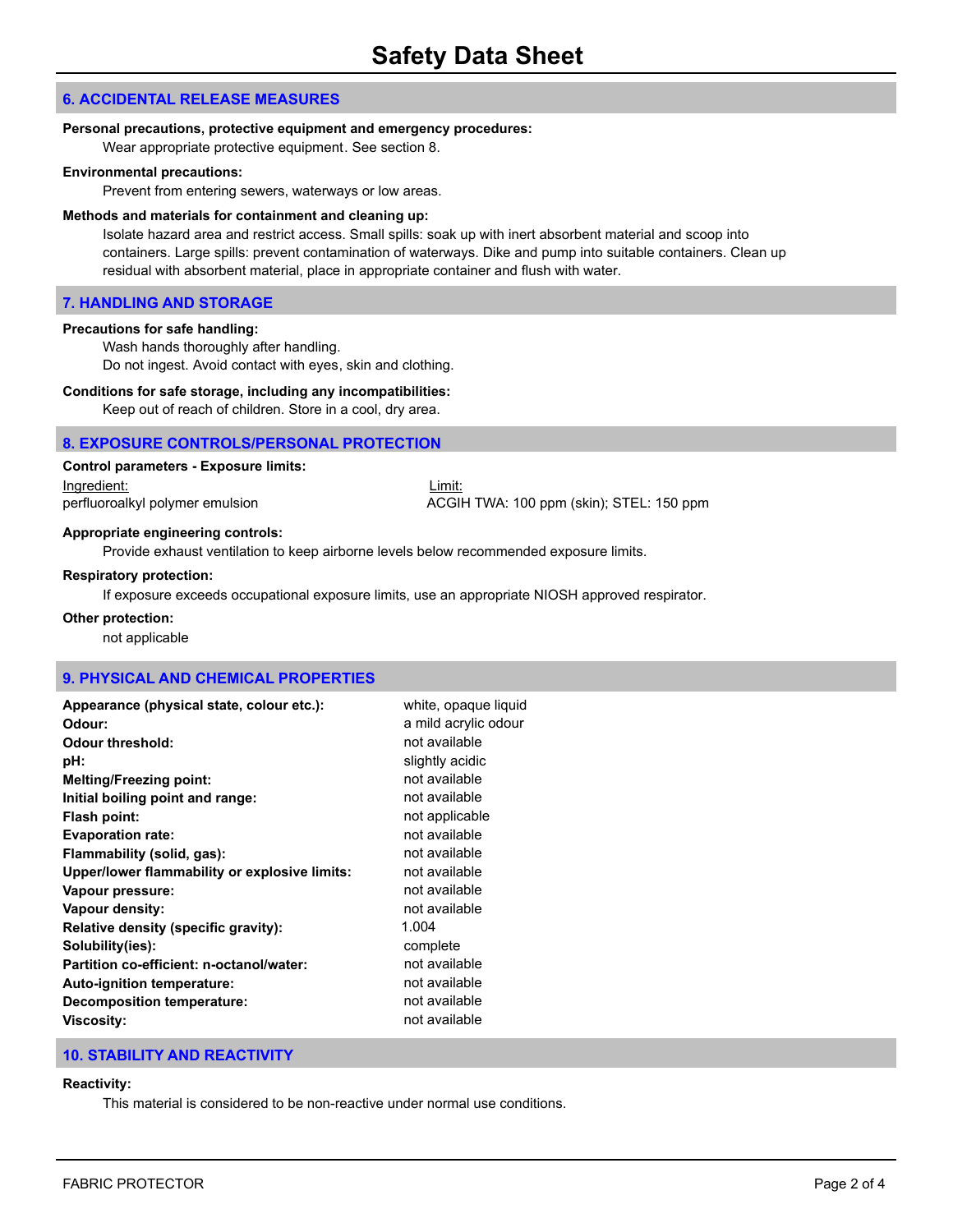#### **Chemical stability:**

Stable.

#### **Possibility of hazardous reactions:**

not available

# **Conditions to avoid (e.g.: static discharge, shock or vibration):**

not applicable

#### **Incompatible materials:**

**Oxidizers** 

#### **Hazardous decomposition products:**

not available

# **11. TOXICOLOGICAL INFORMATION**

#### **POTENTIAL ACUTE HEALTH EFFECTS**

| Inhalation:             | Breathing fumes from overheating fluoropolymers may cause "polymer fume fever", a temporary |
|-------------------------|---------------------------------------------------------------------------------------------|
|                         | flu-like illness.                                                                           |
| Ingestion:              | May be harmful if swallowed.                                                                |
| Eye contact:            | Causes eye irritation.                                                                      |
| <b>Skin contact:</b>    | May cause mild skin irritation.                                                             |
| <b>Skin absorption:</b> | not available                                                                               |

#### **POTENTIAL CHRONIC HEALTH EFFECTS**

| Inhalation:              | not available |  |
|--------------------------|---------------|--|
| Ingestion:               | not available |  |
| Eye contact:             | not available |  |
| <b>Skin contact:</b>     | not available |  |
| Skin absorption:         | not available |  |
| <b>Marshamman Lather</b> |               |  |

| Mutagenicity:                                              | not available                                               |
|------------------------------------------------------------|-------------------------------------------------------------|
| Carcinogenicity:                                           | This information, if applicable, can be found in Section 2. |
| <b>Reproductive toxicity:</b>                              | This information, if applicable, can be found in Section 2. |
| <b>Sensitization of product:</b>                           | This information, if applicable, can be found in Section 2. |
| Specific Target Organ Toxicity - single exposure:          | This information, if applicable, can be found in Section 2. |
| <b>Specific Target Organ Toxicity - repeated exposure:</b> | This information, if applicable, can be found in Section 2. |
|                                                            |                                                             |

**Toxicological Data:** Ingredient: **Data:** Data: **Data:** Data: **Data:** Data: **Data:** Data: **Data:** Data: **Data:** 2014 perfluoroalkyl polymer emulsion not available not available

**Other Toxicological Information on Ingredients:**

# **12. ECOLOGICAL INFORMATION**

| Ecotoxicity (aquatic and terrestrial, where available): | not available |
|---------------------------------------------------------|---------------|
| Persistence and degradability:                          | not available |
| <b>Bioaccumulative potential:</b>                       | not available |
| <b>Mobility in soil:</b>                                | not available |
| Other adverse effects:                                  | not available |
| <b>Ecological Information on Ingredients:</b>           | not available |

# **13. DISPOSAL CONSIDERATIONS**

**Waste disposal:** Disposal of all waste must be done according to local, provincial and federal regulations.

#### **14. TRANSPORT INFORMATION**

**TDG classification:** NON-REGULATED

# **15. REGULATORY INFORMATION**